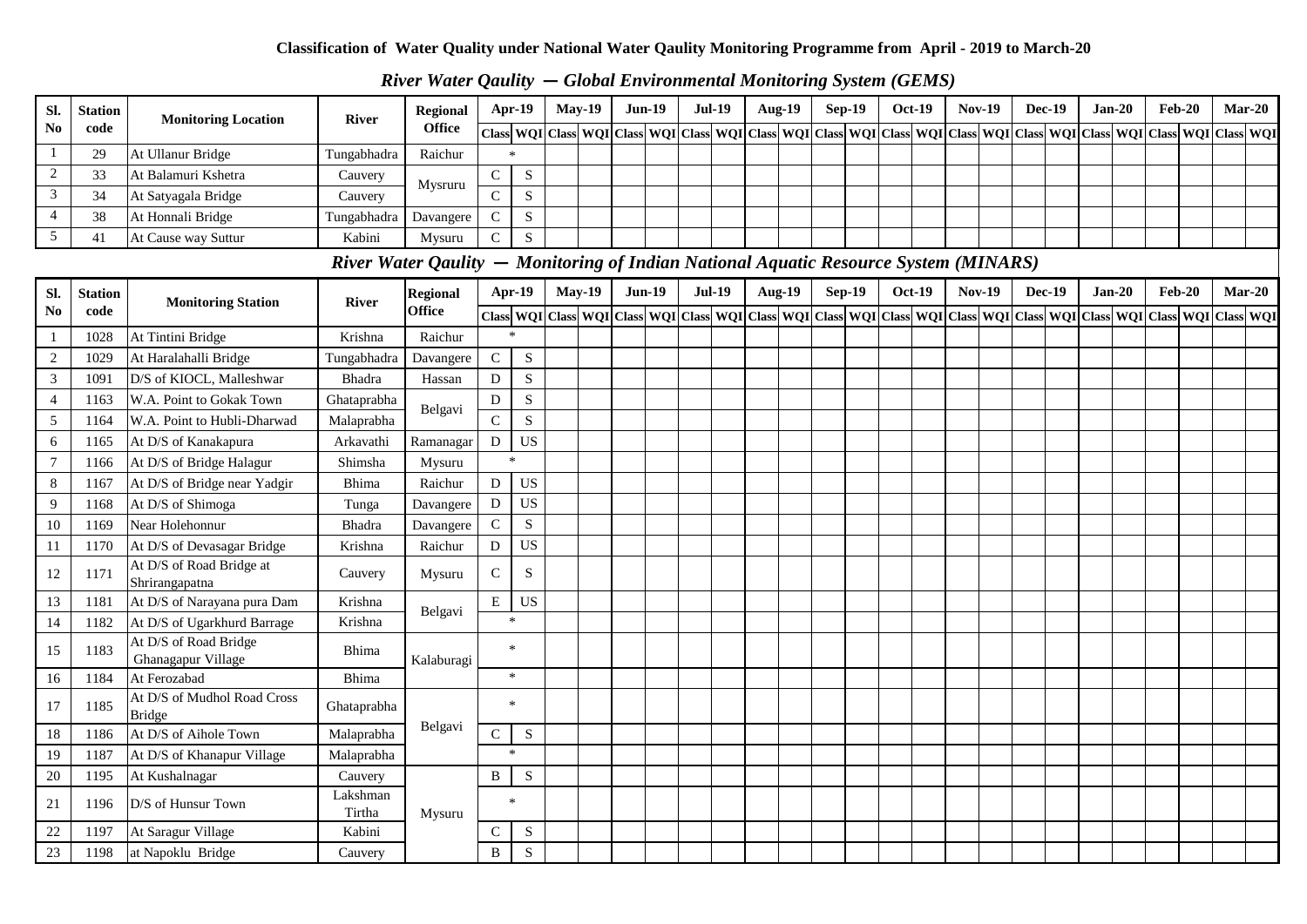| Sl.            | <b>Station</b> | <b>Monitoring Station</b>                                          | <b>River</b>           | <b>Regional</b> |               | Apr-19      | <b>May-19</b>                                                                                                                                                   | <b>Jun-19</b> | <b>Jul-19</b> |  | <b>Aug-19</b> | <b>Sep-19</b> | <b>Oct-19</b> | <b>Nov-19</b> | <b>Dec-19</b> |  | $Jan-20$ | <b>Feb-20</b> | $Mar-20$ |
|----------------|----------------|--------------------------------------------------------------------|------------------------|-----------------|---------------|-------------|-----------------------------------------------------------------------------------------------------------------------------------------------------------------|---------------|---------------|--|---------------|---------------|---------------|---------------|---------------|--|----------|---------------|----------|
| N <sub>0</sub> | code           |                                                                    |                        | <b>Office</b>   |               |             | Class WQI Class WQI Class WQI Class WQI Class WQI Class WQI Class WQI Class WQI Class WQI Class WQI Class WQI Class WQI Class WQI Class WQI Class WQI Class WQI |               |               |  |               |               |               |               |               |  |          |               |          |
| 24             | 1199           | At D/S of Holenarasipura Town                                      | Hemavathi              | Hassan          | $\mathbf C$   | S           |                                                                                                                                                                 |               |               |  |               |               |               |               |               |  |          |               |          |
| 25             | 1200           | Near Yediyur on NH-47                                              | Shimsha                | Tumakuru        | $\mathbf D$   | <b>US</b>   |                                                                                                                                                                 |               |               |  |               |               |               |               |               |  |          |               |          |
| 26             | 1386           | D/S of Karekura Village                                            | Cauvery                | Mysuru          | $\mathbf C$   | $\mathbf S$ |                                                                                                                                                                 |               |               |  |               |               |               |               |               |  |          |               |          |
| 27             | 1387           | D/S of Bhadravathi City                                            | <b>Bhadra</b>          | Davangere       | ${\bf D}$     | <b>US</b>   |                                                                                                                                                                 |               |               |  |               |               |               |               |               |  |          |               |          |
| 28             | 1444           | At D/S of West Coast Paper<br>Mills                                | Kali                   | Dharwad         | $\mathbf C$   | ${\bf S}$   |                                                                                                                                                                 |               |               |  |               |               |               |               |               |  |          |               |          |
| 29             | 1445           | Kabini, W.A. Point at KIADB,<br>Nanjangud                          | Kabini                 | Mysuru          | $\mathsf C$   | $\mathbf S$ |                                                                                                                                                                 |               |               |  |               |               |               |               |               |  |          |               |          |
| 30             | 1446           | Hebbala Valley near Mandya                                         | Hebbala                |                 | $\ast$        |             |                                                                                                                                                                 |               |               |  |               |               |               |               |               |  |          |               |          |
| 31             | 1888           | Bhima River Confluence of<br>Jewagri Town Sewage Disposal<br>Point | <b>Bhima</b>           | Kalaburagi      | $\ast$        |             |                                                                                                                                                                 |               |               |  |               |               |               |               |               |  |          |               |          |
| 32             | 1889           | Ankali Bridge Along Chikkodi<br><b>Kagwad Road</b>                 | Krishna                | Belgavi         |               | $\star$     |                                                                                                                                                                 |               |               |  |               |               |               |               |               |  |          |               |          |
| 33             | 1891           | Manjra at D/S in Intake point to<br><b>Bidar City</b>              | Manjra                 | Bidar           | $\ast$        |             |                                                                                                                                                                 |               |               |  |               |               |               |               |               |  |          |               |          |
| 34             | 1892           | Netravathi U/S of Dharma Stala<br>at Water Supply Intake point     | Netravathi             | Mangaluru       | B             | S           |                                                                                                                                                                 |               |               |  |               |               |               |               |               |  |          |               |          |
| 35             | 1893           | Yagachi River Near Pumping<br><b>Stations Hassan City</b>          | Yagachi                | Hassan          | $\mathsf C$   | $\mathbf S$ |                                                                                                                                                                 |               |               |  |               |               |               |               |               |  |          |               |          |
| 36             | 1894           | U/S Uppinagady Town Before<br>Confluence with river<br>Nethravathi | Kumara Dhara Mangaluru |                 | B             | S           |                                                                                                                                                                 |               |               |  |               |               |               |               |               |  |          |               |          |
| 37             | 1895           | Kagina D/S of Sewage<br>disposal point                             | Kagina                 | Kalaburagi      |               | $\star$     |                                                                                                                                                                 |               |               |  |               |               |               |               |               |  |          |               |          |
| 38             | 1896           | Confluence point of Tunga and<br>Bhadra at Kudli                   | Tunga-Bhadra           | Davangere       | $\mathbf C$   | ${\bf S}$   |                                                                                                                                                                 |               |               |  |               |               |               |               |               |  |          |               |          |
| 39             | 2763           | Asangi Village                                                     | Asangi nalla           | Belgavi         | $\mathbf C$   | ${\bf S}$   |                                                                                                                                                                 |               |               |  |               |               |               |               |               |  |          |               |          |
| 40             | 2764           | At Badami Bridge                                                   | Malaprabha             |                 | $\mathbf C$   | $\mathbf S$ |                                                                                                                                                                 |               |               |  |               |               |               |               |               |  |          |               |          |
| 41             | 2765           | U/S of MPM                                                         | <b>Bhadra</b>          |                 | $\mathcal{C}$ | $\mathbf S$ |                                                                                                                                                                 |               |               |  |               |               |               |               |               |  |          |               |          |
| 42             | 2766           | At New Bridge                                                      | Tungabhadra            |                 | $\mathcal{C}$ | $\mathbf S$ |                                                                                                                                                                 |               |               |  |               |               |               |               |               |  |          |               |          |
| 43             | 2767           | U/S of HPF Old Bridge                                              | Tungabhadra            |                 | $\mathcal{C}$ | $\mathbf S$ |                                                                                                                                                                 |               |               |  |               |               |               |               |               |  |          |               |          |
| 44             | 2768           | $D/S$ of $HPF$                                                     | Tungabhadra            | Davangere       | D             | <b>US</b>   |                                                                                                                                                                 |               |               |  |               |               |               |               |               |  |          |               |          |
| 45             | 2769           | At Jack Well Point                                                 | Tungabhadra            |                 | $\mathbf C$   | ${\bf S}$   |                                                                                                                                                                 |               |               |  |               |               |               |               |               |  |          |               |          |
| 46             | 2770           | At Harihar Water Supply Intake                                     | Tungabhadra            |                 | D             | <b>US</b>   |                                                                                                                                                                 |               |               |  |               |               |               |               |               |  |          |               |          |
| 47             | 2771           | U/S of KIOCL                                                       | <b>Bhadra</b>          | Hassan          | $\, {\bf B}$  | ${\bf S}$   |                                                                                                                                                                 |               |               |  |               |               |               |               |               |  |          |               |          |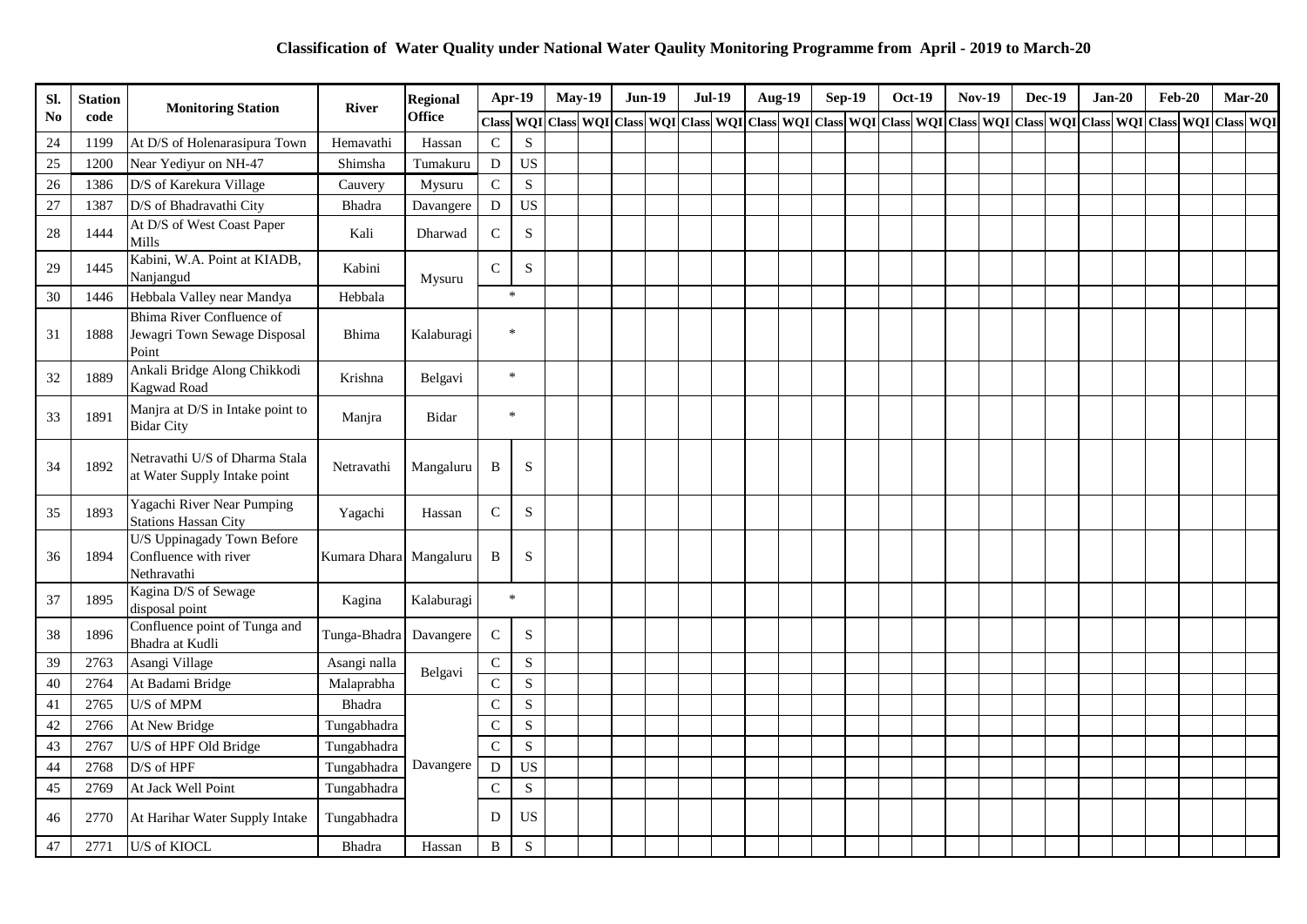| Sl.            | <b>Station</b> | <b>Monitoring Station</b>                                 | <b>River</b>        | <b>Regional</b> |               | Apr-19       | <b>May-19</b>                                                                                                                                                                                                                  | <b>Jun-19</b> | <b>Jul-19</b> |  | Aug-19 | <b>Sep-19</b> | <b>Oct-19</b> | <b>Nov-19</b> | <b>Dec-19</b> | $Jan-20$ | <b>Feb-20</b> | $Mar-20$ |  |
|----------------|----------------|-----------------------------------------------------------|---------------------|-----------------|---------------|--------------|--------------------------------------------------------------------------------------------------------------------------------------------------------------------------------------------------------------------------------|---------------|---------------|--|--------|---------------|---------------|---------------|---------------|----------|---------------|----------|--|
| N <sub>o</sub> | code           |                                                           |                     | <b>Office</b>   |               |              | Class WQI Class WQI Class WQI Class WQI Class WQI Class WQI Class WQI Class WQI Class WQI Class WQI Class WQI Class WQI Class WQI Class WQI Class WQI Class WQI Class WQI Class WQI Class WQI Class WQI Class WQI Class WQI Cl |               |               |  |        |               |               |               |               |          |               |          |  |
| 48             | 2772           | D/S of Kattemalavadi                                      | Lakshman<br>Tirtha  | Mysuru          |               | $\ast$       |                                                                                                                                                                                                                                |               |               |  |        |               |               |               |               |          |               |          |  |
| 49             | 2773           | At Bannur Bridge                                          | Cauvery             |                 | $\mathbf C$   | $\mathbf S$  |                                                                                                                                                                                                                                |               |               |  |        |               |               |               |               |          |               |          |  |
| 50             | 2774           | At Ranganathittu                                          | Cauvery             | Mysuru          | $\mathbf C$   | ${\bf S}$    |                                                                                                                                                                                                                                |               |               |  |        |               |               |               |               |          |               |          |  |
| 51             | 2775           | At Bathing Ghat, Nanjanagud                               | Kabini              |                 | $\mathbf C$   | $\mathbf S$  |                                                                                                                                                                                                                                |               |               |  |        |               |               |               |               |          |               |          |  |
| 52             | 2776           | D/S of Gangawathi                                         | Tungabhadra         | Raichur         | $\, {\bf B}$  | $\mathbf S$  |                                                                                                                                                                                                                                |               |               |  |        |               |               |               |               |          |               |          |  |
| 53             | 2777           | At Shahabad Bridge                                        | Kagina              |                 |               | $\ast$       |                                                                                                                                                                                                                                |               |               |  |        |               |               |               |               |          |               |          |  |
| 54             | 4499           | Benniothora dam<br>Kurkota village,                       |                     | Kalaburagi      |               | NI           |                                                                                                                                                                                                                                |               |               |  |        |               |               |               |               |          |               |          |  |
| 55             | 4500           | Kagina river at D/S of bridge<br>cum barrage, Sadem Tq.   |                     |                 |               | NI           |                                                                                                                                                                                                                                |               |               |  |        |               |               |               |               |          |               |          |  |
| 56             | 2780           | U/S of WCPM, Dandeli                                      | Kali                | Dharwad         | $\mathbf C$   | ${\bf S}$    |                                                                                                                                                                                                                                |               |               |  |        |               |               |               |               |          |               |          |  |
| 57             | 2781           | D/S of Alamatti Dam                                       | Krishna             | Belgavi         | ${\bf E}$     | <b>US</b>    |                                                                                                                                                                                                                                |               |               |  |        |               |               |               |               |          |               |          |  |
| 58             | 3558           | Dodesugur bridge gaugung<br>Station                       | Tungabhadra         | Raichur         |               | $\ast$       |                                                                                                                                                                                                                                |               |               |  |        |               |               |               |               |          |               |          |  |
| 59             | 3562           | Thumbe water supply station to<br>Mangalore city          | Nethravathi         | Mangaluru       | B             | S            |                                                                                                                                                                                                                                |               |               |  |        |               |               |               |               |          |               |          |  |
| 60             | 3563           | U/s of Uppinangady town                                   | Nethravathi         |                 | $\, {\bf B}$  | ${\bf S}$    |                                                                                                                                                                                                                                |               |               |  |        |               |               |               |               |          |               |          |  |
| 61             | 3566           | <b>KRS</b> Dam Mandya                                     | Cauvery             |                 | $\mathbf C$   | S            |                                                                                                                                                                                                                                |               |               |  |        |               |               |               |               |          |               |          |  |
| 62             | 3567           | D/s Shimsha near Madduar town                             | Shimsha             |                 |               | $\star$      |                                                                                                                                                                                                                                |               |               |  |        |               |               |               |               |          |               |          |  |
| 63             | 3568           | Water supply intakepoint to<br>Srirangapatna town         | Cauvery             |                 | $\mathsf{C}$  | ${\bf S}$    |                                                                                                                                                                                                                                |               |               |  |        |               |               |               |               |          |               |          |  |
| 64             | 3569           | Water supply intake point to<br>Mandya town               | Cauvery             |                 | $\mathsf{C}$  | S            |                                                                                                                                                                                                                                |               |               |  |        |               |               |               |               |          |               |          |  |
| 65             | 3570           | D/s of KR Nagar bridge                                    | Cauvery             |                 |               | $\mathbf{x}$ |                                                                                                                                                                                                                                |               |               |  |        |               |               |               |               |          |               |          |  |
| 66             | 3571           | U/s of KR Nagar                                           | Cauvery             | Mysuru          | $\mathsf{C}$  | ${\bf S}$    |                                                                                                                                                                                                                                |               |               |  |        |               |               |               |               |          |               |          |  |
| 67             | 3572           | Water supply intake point to<br>Hunsur town               | Lakshman<br>Thirtha |                 |               | $\ast$       |                                                                                                                                                                                                                                |               |               |  |        |               |               |               |               |          |               |          |  |
| 68             | 3573           | D/s of Kushalanagar town                                  | Cauvery             |                 | $\mathsf{C}$  | ${\bf S}$    |                                                                                                                                                                                                                                |               |               |  |        |               |               |               |               |          |               |          |  |
| 69             | 3574           | Water supply intake point to<br>Madikeri town (Kootehole) | Cauvery             |                 | B             | S            |                                                                                                                                                                                                                                |               |               |  |        |               |               |               |               |          |               |          |  |
| 70             | 3575           | U/s Intake point to Nanjanagud<br>& Gundlupet at Debur    | Kabini              |                 | $\mathcal{C}$ | S            |                                                                                                                                                                                                                                |               |               |  |        |               |               |               |               |          |               |          |  |
| 71             | 3576           | Water supply intake point to<br>Mysore pump house         | Cauvery             |                 | $\mathcal{C}$ | S            |                                                                                                                                                                                                                                |               |               |  |        |               |               |               |               |          |               |          |  |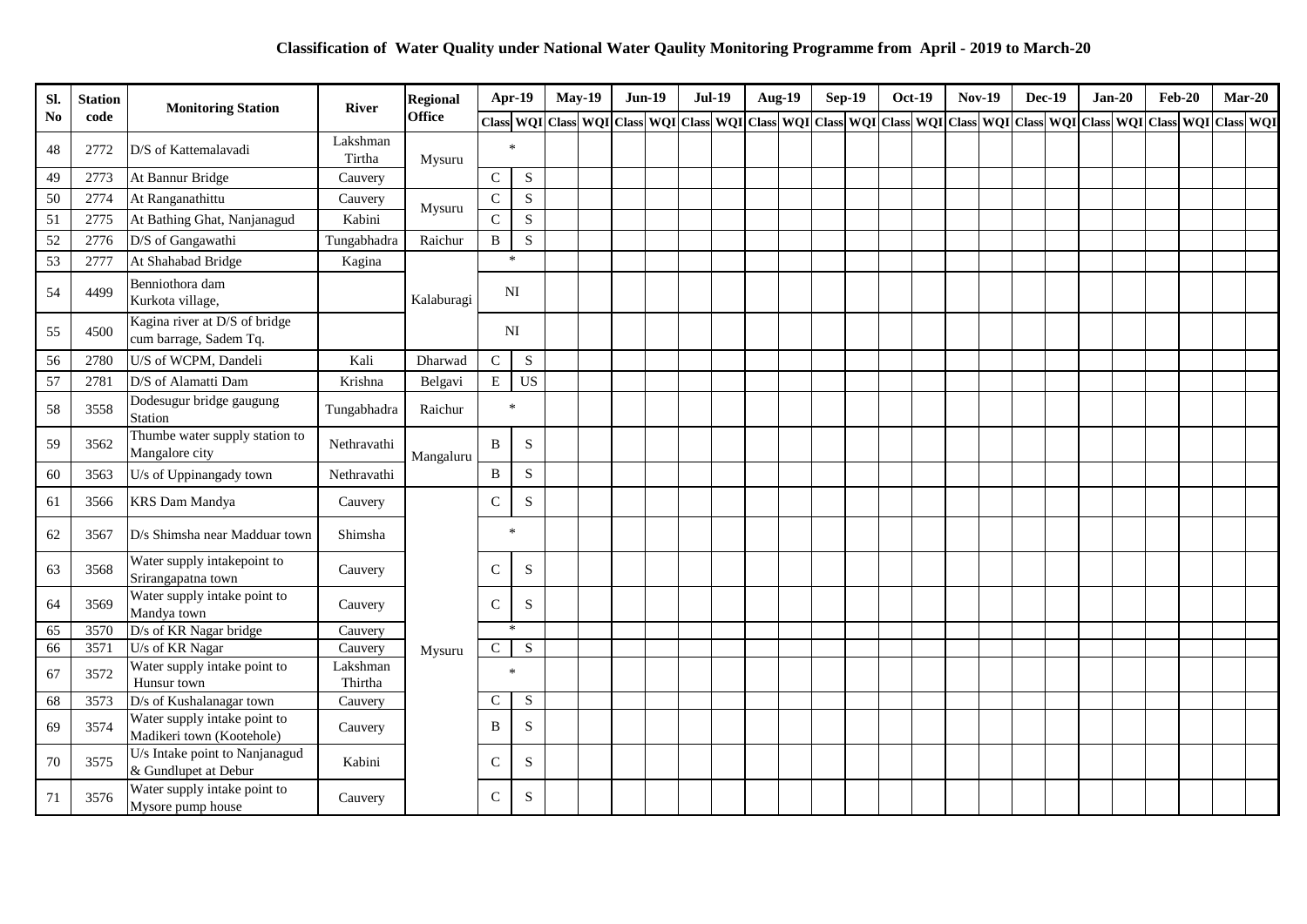| SI.            | <b>Station</b> | <b>Monitoring Station</b>                                                    | <b>River</b>              | <b>Regional</b> |                | Apr-19      | <b>May-19</b>                                                                                                                                                                                                                 | <b>Jun-19</b> | <b>Jul-19</b> |  | <b>Aug-19</b> | <b>Sep-19</b> | <b>Oct-19</b> | <b>Nov-19</b> | <b>Dec-19</b> |  | $Jan-20$ | $Feb-20$ | $Mar-20$ |  |
|----------------|----------------|------------------------------------------------------------------------------|---------------------------|-----------------|----------------|-------------|-------------------------------------------------------------------------------------------------------------------------------------------------------------------------------------------------------------------------------|---------------|---------------|--|---------------|---------------|---------------|---------------|---------------|--|----------|----------|----------|--|
| N <sub>o</sub> | code           |                                                                              |                           | <b>Office</b>   |                |             | Class   WQI   Class   WQI   Class   WQI   Class   WQI   Class   WQI   Class   WQI   Class   WQI   Class   WQI   Class   WQI   Class   WQI   Class   WQI   Class   WQI   Class   WQI   Class   WQI   Class   WQI   Class   WQI |               |               |  |               |               |               |               |               |  |          |          |          |  |
| $72\,$         | 3577           | Water supply intake point to<br>T. Narasipura                                | Kabini                    |                 | $\mathcal{C}$  | S           |                                                                                                                                                                                                                               |               |               |  |               |               |               |               |               |  |          |          |          |  |
| 73             | 3578           | D/s of Cauvery Maddur water<br>supply treatment plant at @<br>Bachalli       | Cauvery                   |                 | $\mathcal{C}$  | S           |                                                                                                                                                                                                                               |               |               |  |               |               |               |               |               |  |          |          |          |  |
| 74             | 3579           | Water supply intake point at<br>Kollegala, Dasanapura                        | Cauvery                   | Mysuru          | C              | S           |                                                                                                                                                                                                                               |               |               |  |               |               |               |               |               |  |          |          |          |  |
| 75             | 3580           | Water supply intake point<br>to Malavalli                                    | Cauvery                   |                 | $\mathcal{C}$  | S           |                                                                                                                                                                                                                               |               |               |  |               |               |               |               |               |  |          |          |          |  |
| 76             | 3581           | Water supply intake point at<br>Torekadanahalli                              | Cauvery                   |                 | $\mathsf{C}$   | S           |                                                                                                                                                                                                                               |               |               |  |               |               |               |               |               |  |          |          |          |  |
| 77             | 4087           | NR Bridge, Ankola                                                            | Gangavali                 |                 | $\mathsf{C}$   | S           |                                                                                                                                                                                                                               |               |               |  |               |               |               |               |               |  |          |          |          |  |
| $78\,$         | 4088           | Aghanashini River                                                            | Aghanashini               |                 | $\mathsf{C}$   | ${\bf S}$   |                                                                                                                                                                                                                               |               |               |  |               |               |               |               |               |  |          |          |          |  |
| 79             | 4089           | Hadinabal Bridge                                                             | Gundabai                  |                 | $\mathcal{C}$  | S           |                                                                                                                                                                                                                               |               |               |  |               |               |               |               |               |  |          |          |          |  |
| 80             | 4090           | NR Bridge, at Honnavara                                                      | Sharavathi                |                 | $\mathcal{C}$  | $\mathbf S$ |                                                                                                                                                                                                                               |               |               |  |               |               |               |               |               |  |          |          |          |  |
| 81             | 4091           | NR Kadivinakatte Dam                                                         | Venkatpur                 | Karwar          | $\mathbf C$    | S           |                                                                                                                                                                                                                               |               |               |  |               |               |               |               |               |  |          |          |          |  |
| 82             | 4496           | Aghanashini River<br>Marigadde(Sirsi)                                        |                           |                 |                | NI          |                                                                                                                                                                                                                               |               |               |  |               |               |               |               |               |  |          |          |          |  |
| 83             | 4497           | Kengre hole (Sirsi)                                                          | Aghanashini               |                 | N <sub>I</sub> |             |                                                                                                                                                                                                                               |               |               |  |               |               |               |               |               |  |          |          |          |  |
| 84             | 4498           | Sanavalli Dam, Mungod                                                        |                           |                 | NI             |             |                                                                                                                                                                                                                               |               |               |  |               |               |               |               |               |  |          |          |          |  |
| 85             | 4098           | Rakkasakoppa Reservoir<br>Rakkasakoppa Vill Belagavi                         | Rakkasakoppa<br>Reservor  | Belgavi         | ${\bf C}$      | S           |                                                                                                                                                                                                                               |               |               |  |               |               |               |               |               |  |          |          |          |  |
| 86             | 4099           | D/S Barachuki Falls Sathegala                                                | Cauvery                   |                 | $\mathsf{C}$   | ${\bf S}$   |                                                                                                                                                                                                                               |               |               |  |               |               |               |               |               |  |          |          |          |  |
| 87             | 4100           | Attigullipura Chamarajanagar                                                 | Suvaranvathi<br>Reservoir |                 | $\mathsf{C}$   | S           |                                                                                                                                                                                                                               |               |               |  |               |               |               |               |               |  |          |          |          |  |
| 88             | 4101           | Gundal Kollegala Tq &<br>Chamarajanagar Dist                                 | Gundal<br>Reservoir       | Mysuru          | $\mathsf{C}$   | S           |                                                                                                                                                                                                                               |               |               |  |               |               |               |               |               |  |          |          |          |  |
| 89             | 4102           | D/S of cauvery at Bhagamandala<br><b>Bridge</b>                              | Cauvery                   |                 | B              | S           |                                                                                                                                                                                                                               |               |               |  |               |               |               |               |               |  |          |          |          |  |
| 90             | 4103           | D/S of Cauvery at Kanive<br>Ramaligeswara Tempale Bridge<br>Kushalnagar      | Cauvery                   |                 | B              | S           |                                                                                                                                                                                                                               |               |               |  |               |               |               |               |               |  |          |          |          |  |
| 91             | 4104           | Ghatprabha River, Davalshwar<br>Braaga Jackwell for Drinking<br>Water Supply | Ghatprabha                | Belagavi        | $\ast$         |             |                                                                                                                                                                                                                               |               |               |  |               |               |               |               |               |  |          |          |          |  |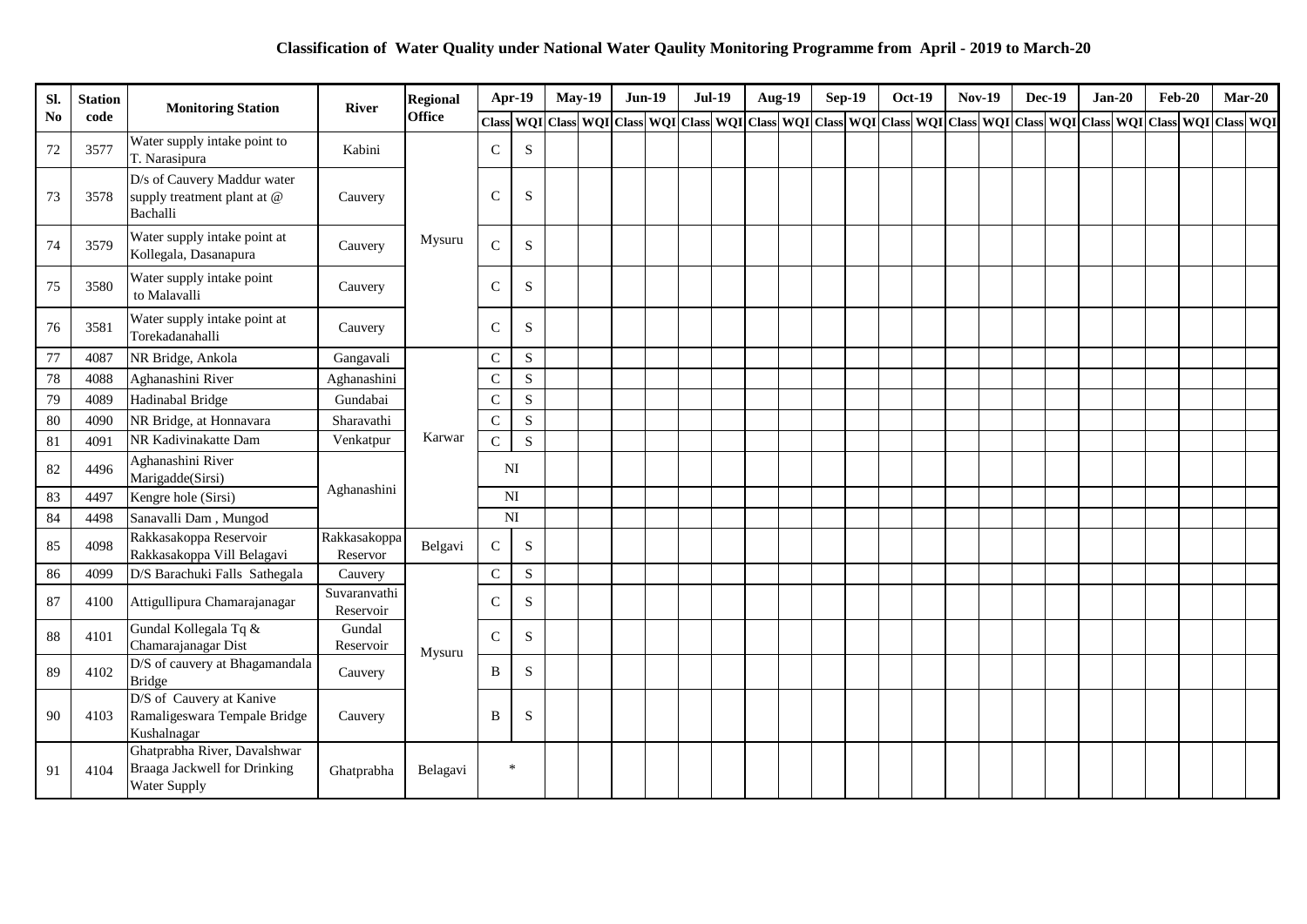| SI. | Station | <b>Monitoring Station</b>                               | <b>Regional Office</b> |           |             | $Apr-19$  | <b>May-19</b> |                                                                                                                                                            | <b>Jun-19</b> | <b>Jul-19</b> |  | Aug-19 | <b>Sep-19</b> | <b>Oct-19</b> | $Nov-19$ |  | $Dec-19$ | $Jan-20$ | $Feb-20$ |  | <b>Mar-20</b> |
|-----|---------|---------------------------------------------------------|------------------------|-----------|-------------|-----------|---------------|------------------------------------------------------------------------------------------------------------------------------------------------------------|---------------|---------------|--|--------|---------------|---------------|----------|--|----------|----------|----------|--|---------------|
| No  | code    |                                                         |                        |           |             |           |               | Class  WQI  Class  WQI  Class  WQI  Class  WQI  Class  WQI  Class  WQI  Class  WQI  Class  WQI  Class  WQI  Class  WQI  Class  WQI  Class  WQI  Class  WQI |               |               |  |        |               |               |          |  |          |          |          |  |               |
| 92  | 4105    | Bhadra River D/S MPM,<br>Bhadrawati                     | <b>Bhadra</b>          |           | υ           | US        |               |                                                                                                                                                            |               |               |  |        |               |               |          |  |          |          |          |  |               |
| 93  | 4106    | Tunga River U/S Shivamogga                              | Tunga                  | Davangere | $\sim$<br>◡ | ъ.        |               |                                                                                                                                                            |               |               |  |        |               |               |          |  |          |          |          |  |               |
| 94  | 4494    | Tungabhadra river at Mylara                             | Tunga                  |           | NI          |           |               |                                                                                                                                                            |               |               |  |        |               |               |          |  |          |          |          |  |               |
| 95  | 4495    | Tungabhadra river at Aravi                              | Tunga                  |           | NI          |           |               |                                                                                                                                                            |               |               |  |        |               |               |          |  |          |          |          |  |               |
| 96  | 4107    | Dakshina Pinakini River Near<br>Mugalur Bridge Mugalur, | Dakshina<br>Pinakini   | Sarjapura | D           | <b>US</b> |               |                                                                                                                                                            |               |               |  |        |               |               |          |  |          |          |          |  |               |
| 97  | 4108    | <b>Akravathir River Before</b>                          | Arkavathi              |           | D           | <b>US</b> |               |                                                                                                                                                            |               |               |  |        |               |               |          |  |          |          |          |  |               |
| 98  | 4109    | Cauvery River Before                                    | Cauvery                | Ramanagar | D           | US        |               |                                                                                                                                                            |               |               |  |        |               |               |          |  |          |          |          |  |               |

## **Lake/ Tanks Water Samples Classification for the month of April - 2019 to March - 2020 of Bengaluru Urban & Rural District**

| SI.             | <b>Station</b> | <b>Monitoring Station</b> | <b>Regional Office</b> |           | <b>Apr-19</b> | <b>May-19</b> | $Jun-19$ | <b>Jul-19</b> | <b>Aug-19</b>                                                                                                                                                                                                                  |  | <b>Sep-19</b> | <b>Oct-19</b> | <b>Nov-19</b> | <b>Dec-19</b> | $Jan-20$ | $\mathbf{Feb-20}$ |  | <b>Mar-20</b> |
|-----------------|----------------|---------------------------|------------------------|-----------|---------------|---------------|----------|---------------|--------------------------------------------------------------------------------------------------------------------------------------------------------------------------------------------------------------------------------|--|---------------|---------------|---------------|---------------|----------|-------------------|--|---------------|
| No              | code           |                           |                        |           |               |               |          |               | Class WQI Class WQI Class WQI Class WQI Class WQI Class WQI Class WQI Class WQI Class WQI Class WQI Class WQI Class WQI Class WQI Class WQI Class WQI Class WQI Class WQI Class WQI Class WQI Class WQI Class WQI Class WQI Cl |  |               |               |               |               |          |                   |  |               |
| $\mathbf{1}$    | 3589           | Madiwala Lake             |                        | D         | US            |               |          |               |                                                                                                                                                                                                                                |  |               |               |               |               |          |                   |  |               |
| 2               | 3602           | Bellandur lake            |                        | D         | <b>US</b>     |               |          |               |                                                                                                                                                                                                                                |  |               |               |               |               |          |                   |  |               |
| 3               | 3609           | <b>Ibblur</b> Lake        |                        | $\star$   |               |               |          |               |                                                                                                                                                                                                                                |  |               |               |               |               |          |                   |  |               |
| $\overline{4}$  | 3611           | Kaikondanahalli Lake      |                        | D         | <b>US</b>     |               |          |               |                                                                                                                                                                                                                                |  |               |               |               |               |          |                   |  |               |
| $5\overline{)}$ | 3612           | Agaram lake               |                        | D         | <b>US</b>     |               |          |               |                                                                                                                                                                                                                                |  |               |               |               |               |          |                   |  |               |
| 6               | 3613           | Gottegre lake             |                        | $\star$   |               |               |          |               |                                                                                                                                                                                                                                |  |               |               |               |               |          |                   |  |               |
| $\overline{7}$  | 3614           | Puttenahalli lake (s)     |                        | E         | <b>US</b>     |               |          |               |                                                                                                                                                                                                                                |  |               |               |               |               |          |                   |  |               |
| 8               | 3615           | Arakere lake              |                        | E         | <b>US</b>     |               |          |               |                                                                                                                                                                                                                                |  |               |               |               |               |          |                   |  |               |
| 9               | 3616           | Kalena agrahara lake      | Bommanahalli           | $\star$   |               |               |          |               |                                                                                                                                                                                                                                |  |               |               |               |               |          |                   |  |               |
| 10              | 3617           | Hulimavu lake             |                        | E         | <b>US</b>     |               |          |               |                                                                                                                                                                                                                                |  |               |               |               |               |          |                   |  |               |
| 11              | 3618           | Singasandra lake          |                        | D         | <b>US</b>     |               |          |               |                                                                                                                                                                                                                                |  |               |               |               |               |          |                   |  |               |
| 12              | 3619           | Begur tank                |                        | $\ast$    |               |               |          |               |                                                                                                                                                                                                                                |  |               |               |               |               |          |                   |  |               |
| 13              | 3620           | Parappana agrahara lake   |                        | D         | <b>US</b>     |               |          |               |                                                                                                                                                                                                                                |  |               |               |               |               |          |                   |  |               |
| 14              | 3621           | Harlur Lake               |                        | D         | <b>US</b>     |               |          |               |                                                                                                                                                                                                                                |  |               |               |               |               |          |                   |  |               |
| 15              | 3622           | Somasundra palya lake     |                        | $\ast$    |               |               |          |               |                                                                                                                                                                                                                                |  |               |               |               |               |          |                   |  |               |
| 16              | 4542           | Basavanapura Lake         |                        | <b>NI</b> |               |               |          |               |                                                                                                                                                                                                                                |  |               |               |               |               |          |                   |  |               |
| 17              | 4543           | Kodi singasandra Lake     |                        | <b>NI</b> |               |               |          |               |                                                                                                                                                                                                                                |  |               |               |               |               |          |                   |  |               |
| 18              | 4544           | Kothunuru Lake            |                        | NI        |               |               |          |               |                                                                                                                                                                                                                                |  |               |               |               |               |          |                   |  |               |

*Monitoring of Indian National Aquatic Resource System (MINARS)*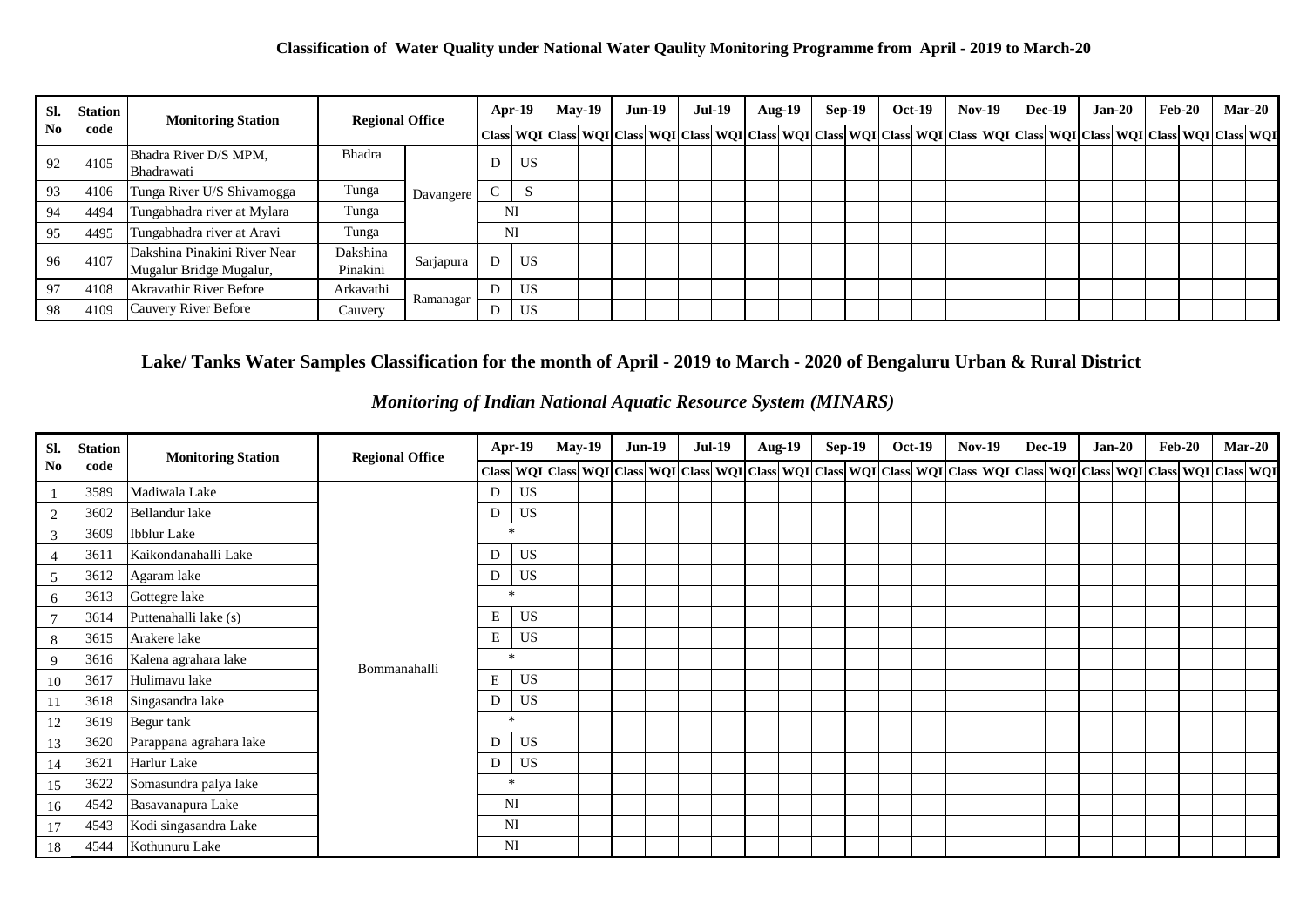| SI.            | <b>Station</b> | <b>Monitoring Station</b> | <b>Regional Office</b> | Apr-19                 | <b>May-19</b>                                                                                                                                                                       | <b>Jun-19</b> | <b>Jul-19</b> | <b>Aug-19</b> |  | $Sep-19$ | <b>Oct-19</b> | <b>Nov-19</b> | <b>Dec-19</b> | $Jan-20$ | $Feb-20$ | $Mar-20$ |  |
|----------------|----------------|---------------------------|------------------------|------------------------|-------------------------------------------------------------------------------------------------------------------------------------------------------------------------------------|---------------|---------------|---------------|--|----------|---------------|---------------|---------------|----------|----------|----------|--|
| N <sub>0</sub> | code           |                           |                        |                        | Class   WQI   Class   WQI   Class   WQI   Class   WQI   Class   WQI   Class   WQI   Class   WQI   Class   WQI   Class   WQI   Class   WQI   Class   WQI   Class   WQI   Class   WQI |               |               |               |  |          |               |               |               |          |          |          |  |
| 19             | 4545           | Jungu Kere Lake           |                        | NI                     |                                                                                                                                                                                     |               |               |               |  |          |               |               |               |          |          |          |  |
| $20\,$         | 4546           | Jakksandra Lake           | Bommanahalli           | NI                     |                                                                                                                                                                                     |               |               |               |  |          |               |               |               |          |          |          |  |
| $21\,$         | 4547           | Swarana kunte Lake        |                        | NI                     |                                                                                                                                                                                     |               |               |               |  |          |               |               |               |          |          |          |  |
| 22             | 3603           | Vengaihnakere Tank        |                        | <b>US</b><br>D         |                                                                                                                                                                                     |               |               |               |  |          |               |               |               |          |          |          |  |
| 23             | 3604           | Doddanakundi tank         |                        | <b>US</b><br>D         |                                                                                                                                                                                     |               |               |               |  |          |               |               |               |          |          |          |  |
| 24             | 3605           | Yellamallappa tank        |                        | <b>US</b><br>D         |                                                                                                                                                                                     |               |               |               |  |          |               |               |               |          |          |          |  |
| $25\,$         | 3607           | Kalkere tank              |                        | $\star$                |                                                                                                                                                                                     |               |               |               |  |          |               |               |               |          |          |          |  |
| 26             | 3608           | Varthur lake              |                        | <b>US</b><br>D         |                                                                                                                                                                                     |               |               |               |  |          |               |               |               |          |          |          |  |
| $27\,$         | 3610           | Tubrahalli Lake           |                        | <b>US</b><br>D         |                                                                                                                                                                                     |               |               |               |  |          |               |               |               |          |          |          |  |
| 28             | 3643           | Beenniganahalli tank      |                        | $\star$                |                                                                                                                                                                                     |               |               |               |  |          |               |               |               |          |          |          |  |
| 29             | 4514           | Sadramangala lake         |                        | NI                     |                                                                                                                                                                                     |               |               |               |  |          |               |               |               |          |          |          |  |
| 30             | 4515           | Battarahalli Lake         |                        | N <sub>I</sub>         |                                                                                                                                                                                     |               |               |               |  |          |               |               |               |          |          |          |  |
| 31             | 4516           | Kundalahalli Lake         |                        | NI                     |                                                                                                                                                                                     |               |               |               |  |          |               |               |               |          |          |          |  |
| 32             | 4517           | Kowdhenahalli Lake        |                        | NI                     |                                                                                                                                                                                     |               |               |               |  |          |               |               |               |          |          |          |  |
| 33             | 4518           | Garudacharpalya Lake      | Mahadevapura           | N <sub>I</sub>         |                                                                                                                                                                                     |               |               |               |  |          |               |               |               |          |          |          |  |
| 34             | 4519           | Rampura Lake              |                        | NI                     |                                                                                                                                                                                     |               |               |               |  |          |               |               |               |          |          |          |  |
| 35             | 4520           | Chinnapanhalli Lake       |                        | NI                     |                                                                                                                                                                                     |               |               |               |  |          |               |               |               |          |          |          |  |
| 36             | 4521           | Devarabeesanahalli Lake   |                        | NI                     |                                                                                                                                                                                     |               |               |               |  |          |               |               |               |          |          |          |  |
| 37             | 4522           | Vibhuthipura Lake         |                        | NI                     |                                                                                                                                                                                     |               |               |               |  |          |               |               |               |          |          |          |  |
| 38             | 4523           | Nallurahalli Lake         |                        | NI                     |                                                                                                                                                                                     |               |               |               |  |          |               |               |               |          |          |          |  |
| 39             | 4524           | Pattandur agarahara       |                        | N <sub>I</sub>         |                                                                                                                                                                                     |               |               |               |  |          |               |               |               |          |          |          |  |
| 40             | 4525           | Seetharam palya Lake      |                        | N <sub>I</sub>         |                                                                                                                                                                                     |               |               |               |  |          |               |               |               |          |          |          |  |
| 41             | 4526           | Dyavasandra Tank          |                        | N <sub>I</sub>         |                                                                                                                                                                                     |               |               |               |  |          |               |               |               |          |          |          |  |
| 42             | 4527           | Whitefield kere Lake      |                        | $\mathbf{N}\mathbf{I}$ |                                                                                                                                                                                     |               |               |               |  |          |               |               |               |          |          |          |  |
| 43             | 4528           | Doddakannehalli Lake      |                        | NI                     |                                                                                                                                                                                     |               |               |               |  |          |               |               |               |          |          |          |  |
| 44             | 4529           | Kasavanahalli Lake        |                        | NI                     |                                                                                                                                                                                     |               |               |               |  |          |               |               |               |          |          |          |  |
| 45             | 3631           | Nagarakere tank           | Sarjapura              | $\ast$                 |                                                                                                                                                                                     |               |               |               |  |          |               |               |               |          |          |          |  |
| 46             | 4530           | Kammasandra Tank          | Sarjapura              | NI                     |                                                                                                                                                                                     |               |               |               |  |          |               |               |               |          |          |          |  |
| 47             | 4531           | Rayasandra Tank           | Sarjapura              | NI                     |                                                                                                                                                                                     |               |               |               |  |          |               |               |               |          |          |          |  |
| 48             | 4532           | ChandapuraTank            | Sarjapura              | NI                     |                                                                                                                                                                                     |               |               |               |  |          |               |               |               |          |          |          |  |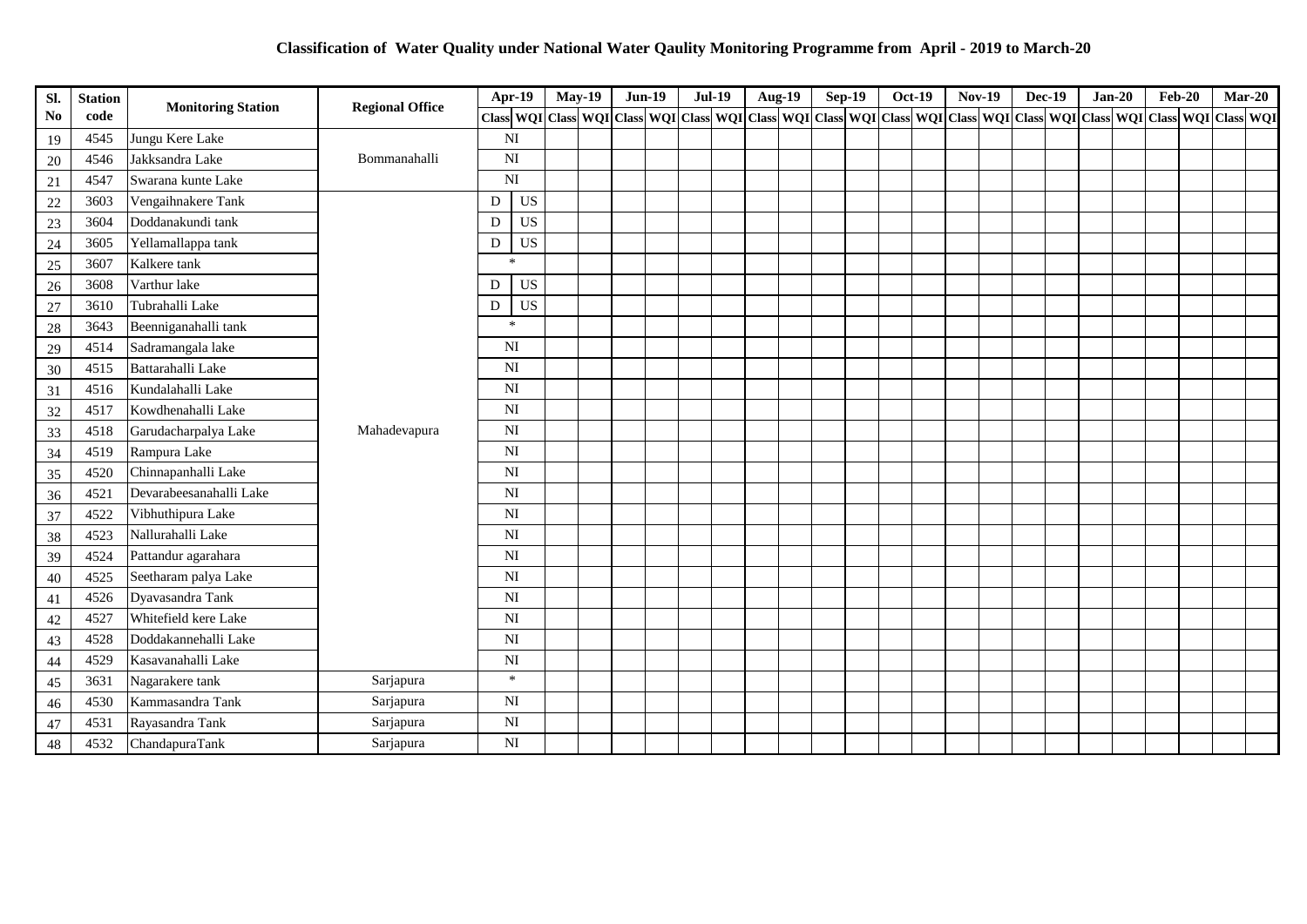| SI.            | <b>Station</b> |                                                              |                        |                | Apr-19                     | <b>May-19</b> | $Jun-19$ | <b>Jul-19</b> |  | <b>Aug-19</b> | <b>Sep-19</b> | <b>Oct-19</b> | <b>Nov-19</b> | <b>Dec-19</b> | $Jan-20$ |  | $Feb-20$                                                                                                                                                                                                                           | $Mar-20$ |  |
|----------------|----------------|--------------------------------------------------------------|------------------------|----------------|----------------------------|---------------|----------|---------------|--|---------------|---------------|---------------|---------------|---------------|----------|--|------------------------------------------------------------------------------------------------------------------------------------------------------------------------------------------------------------------------------------|----------|--|
| N <sub>0</sub> | code           | <b>Monitoring Station</b>                                    | <b>Regional Office</b> | <b>Class</b>   | <b>WOI</b>                 |               |          |               |  |               |               |               |               |               |          |  | $ \text{Class} $ WQI $ \text{Class} $ WQI $ \text{Class} $ WQI $ \text{Class} $ WQI $ \text{Class} $ WQI $ \text{Class} $ WQI $ \text{Class} $ WQI $ \text{Class} $ WQI $ \text{Class} $ WQI $ \text{Class} $ WQI $ \text{Class} $ |          |  |
| 49             | 3590           | Lalbagh tank                                                 |                        | D              | <b>US</b>                  |               |          |               |  |               |               |               |               |               |          |  |                                                                                                                                                                                                                                    |          |  |
| 50             | 3591           | Kempambudhi lake                                             |                        | D              | <b>US</b>                  |               |          |               |  |               |               |               |               |               |          |  |                                                                                                                                                                                                                                    |          |  |
| 51             | 3592           | Yediyur lake                                                 | <b>BNG-City South</b>  | D              | <b>US</b>                  |               |          |               |  |               |               |               |               |               |          |  |                                                                                                                                                                                                                                    |          |  |
| 52             | 3638           | Annaiappa Tank                                               |                        | D              | <b>US</b>                  |               |          |               |  |               |               |               |               |               |          |  |                                                                                                                                                                                                                                    |          |  |
| 53             | 4504           | Sarakki Lake                                                 |                        |                | NI                         |               |          |               |  |               |               |               |               |               |          |  |                                                                                                                                                                                                                                    |          |  |
| 54             | 1388           | <b>Ulsoor LakeTraining Centre of</b><br><b>Fish Breeding</b> | <b>BNG-City East</b>   | D              | <b>US</b>                  |               |          |               |  |               |               |               |               |               |          |  |                                                                                                                                                                                                                                    |          |  |
| 55             | 3593           | <b>Ulsoor Lake near Temple</b>                               |                        | $\mathbf D$    | US                         |               |          |               |  |               |               |               |               |               |          |  |                                                                                                                                                                                                                                    |          |  |
| 56             | 3595           | Byrasandra tank                                              |                        | D              | US                         |               |          |               |  |               |               |               |               |               |          |  |                                                                                                                                                                                                                                    |          |  |
| 57             | 3594           | <b>Sankey Tank</b>                                           | <b>BNG-City - West</b> | D              | <b>US</b>                  |               |          |               |  |               |               |               |               |               |          |  |                                                                                                                                                                                                                                    |          |  |
| 58             | 2779           | Hesaraghatta Reservoir                                       |                        | D              | <b>US</b>                  |               |          |               |  |               |               |               |               |               |          |  |                                                                                                                                                                                                                                    |          |  |
| 59             | 3597           | Hesaraghatta Tank                                            |                        | D              | <b>US</b>                  |               |          |               |  |               |               |               |               |               |          |  |                                                                                                                                                                                                                                    |          |  |
| 60             | 3598           | Herohalli Tank                                               |                        | D              | <b>US</b>                  |               |          |               |  |               |               |               |               |               |          |  |                                                                                                                                                                                                                                    |          |  |
| 61             | 3599           | Madavara Tank                                                |                        | D              | $\boldsymbol{\mathsf{US}}$ |               |          |               |  |               |               |               |               |               |          |  |                                                                                                                                                                                                                                    |          |  |
| 62             | 3606           | Dasarahalli Tank                                             |                        | ${\bf E}$      | <b>US</b>                  |               |          |               |  |               |               |               |               |               |          |  |                                                                                                                                                                                                                                    |          |  |
| 63             | 4094           | Gangondana Halli Lake                                        |                        | $\mathbf E$    | <b>US</b>                  |               |          |               |  |               |               |               |               |               |          |  |                                                                                                                                                                                                                                    |          |  |
| 64             | 4095           | Chikkabanvara Lake                                           | Dasarahalli            | ${\bf E}$      | US                         |               |          |               |  |               |               |               |               |               |          |  |                                                                                                                                                                                                                                    |          |  |
| 65             | 4096           | Andhrahalli Lake                                             |                        | $\mathbf E$    | <b>US</b>                  |               |          |               |  |               |               |               |               |               |          |  |                                                                                                                                                                                                                                    |          |  |
| 66             | 4097           | Kachohalli Lake                                              |                        | ${\bf E}$      | <b>US</b>                  |               |          |               |  |               |               |               |               |               |          |  |                                                                                                                                                                                                                                    |          |  |
| 67             | 4512           | Viswaneedam Lake                                             |                        |                | NI                         |               |          |               |  |               |               |               |               |               |          |  |                                                                                                                                                                                                                                    |          |  |
| 68             | 4538           | Machohalli Lake                                              |                        |                | NI                         |               |          |               |  |               |               |               |               |               |          |  |                                                                                                                                                                                                                                    |          |  |
| 69             | 4539           | Doddabidarakallu Lake                                        |                        | N <sub>I</sub> |                            |               |          |               |  |               |               |               |               |               |          |  |                                                                                                                                                                                                                                    |          |  |
| 70             | 4540           | Kammgondanahalli Lake                                        |                        |                | N <sub>I</sub>             |               |          |               |  |               |               |               |               |               |          |  |                                                                                                                                                                                                                                    |          |  |
| 71             | 4541           | Alur Kere                                                    |                        |                | N <sub>I</sub>             |               |          |               |  |               |               |               |               |               |          |  |                                                                                                                                                                                                                                    |          |  |
| 72             | 2778           | T.G. Halli Reservoir                                         |                        | D              | <b>US</b>                  |               |          |               |  |               |               |               |               |               |          |  |                                                                                                                                                                                                                                    |          |  |
| 73             | 3596           | Nayandanahalli Tank                                          |                        |                | $\ast$                     |               |          |               |  |               |               |               |               |               |          |  |                                                                                                                                                                                                                                    |          |  |
| 74             | 3633           | Subramanyapura Tank                                          |                        |                | $\star$                    |               |          |               |  |               |               |               |               |               |          |  |                                                                                                                                                                                                                                    |          |  |
| 75             | 3634           | Devarakere Tank                                              |                        | D              | <b>US</b>                  |               |          |               |  |               |               |               |               |               |          |  |                                                                                                                                                                                                                                    |          |  |
| 76             | 3635           | Malathahalli Tank                                            | Rajarajeswarinagara    | $\mathbf D$    | <b>US</b>                  |               |          |               |  |               |               |               |               |               |          |  |                                                                                                                                                                                                                                    |          |  |
| 77             | 3636           | <b>Bandematta Tank</b>                                       |                        |                | $\ast$                     |               |          |               |  |               |               |               |               |               |          |  |                                                                                                                                                                                                                                    |          |  |
| 78             | 3639           | Kengeri Tank                                                 |                        |                | $\star$                    |               |          |               |  |               |               |               |               |               |          |  |                                                                                                                                                                                                                                    |          |  |
| 79             | 3640           | Uttarahalli Doraikere                                        |                        | D              | <b>US</b>                  |               |          |               |  |               |               |               |               |               |          |  |                                                                                                                                                                                                                                    |          |  |
| 80             | 3641           | Dhorekere                                                    |                        | ${\bf D}$      | <b>US</b>                  |               |          |               |  |               |               |               |               |               |          |  |                                                                                                                                                                                                                                    |          |  |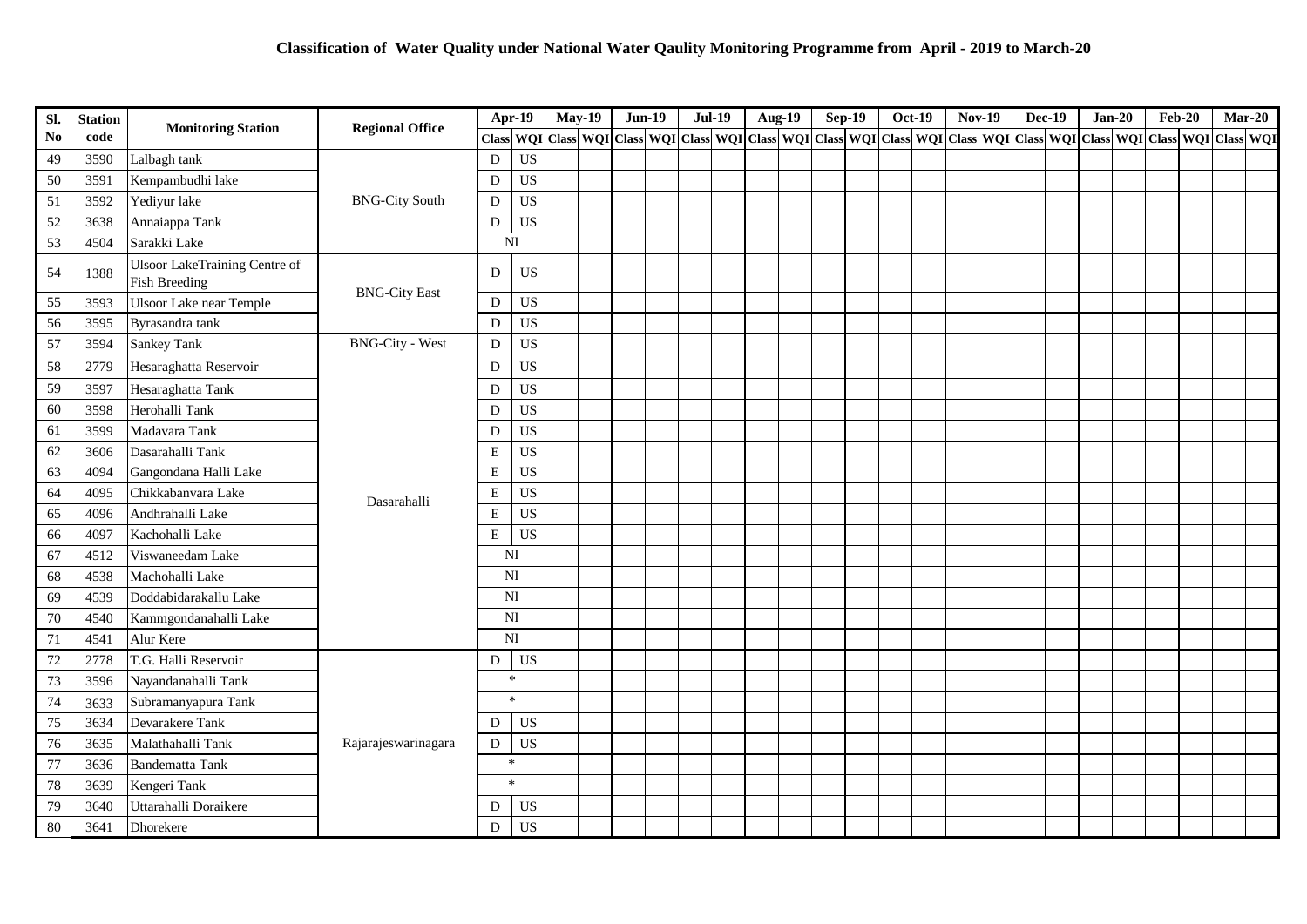| SI.            | <b>Station</b> | <b>Monitoring Station</b> | <b>Regional Office</b> |             | <b>Apr-19</b>              | <b>May-19</b>                                                                                                                                                                                                                  | $Jun-19$ | <b>Jul-19</b> | <b>Aug-19</b> |  | <b>Sep-19</b> | <b>Oct-19</b> | <b>Nov-19</b> | <b>Dec-19</b> | $Jan-20$ | <b>Feb-20</b> | $Mar-20$ |  |
|----------------|----------------|---------------------------|------------------------|-------------|----------------------------|--------------------------------------------------------------------------------------------------------------------------------------------------------------------------------------------------------------------------------|----------|---------------|---------------|--|---------------|---------------|---------------|---------------|----------|---------------|----------|--|
| N <sub>0</sub> | code           |                           |                        |             |                            | Class WQI Class WQI Class WQI Class WQI Class WQI Class WQI Class WQI Class WQI Class WQI Class WQI Class WQI Class WQI Class WQI Class WQI Class WQI Class WQI Class WQI Class WQI Class WQI Class WQI Class WQI Class WQI Cl |          |               |               |  |               |               |               |               |          |               |          |  |
| 81             | 4533           | <b>Ullal Lake</b>         |                        | D           | <b>US</b>                  |                                                                                                                                                                                                                                |          |               |               |  |               |               |               |               |          |               |          |  |
| 82             | 4534           | Sompura Lake              |                        | D           | <b>US</b>                  |                                                                                                                                                                                                                                |          |               |               |  |               |               |               |               |          |               |          |  |
| 83             | 4535           | Gubbalal kere             | Rajarajeswarinagara    | E           | <b>US</b>                  |                                                                                                                                                                                                                                |          |               |               |  |               |               |               |               |          |               |          |  |
| 84             | 4536           | Hosakerehalli Lake        |                        | $\mathbf E$ | <b>US</b>                  |                                                                                                                                                                                                                                |          |               |               |  |               |               |               |               |          |               |          |  |
| 85             | 4537           | Chinnakurchi kere         |                        | D           | $\boldsymbol{\mathsf{US}}$ |                                                                                                                                                                                                                                |          |               |               |  |               |               |               |               |          |               |          |  |
| 86             | 3600           | Shivapura tank            | Peenya                 | E           | $\mathbf{U}\mathbf{S}$     |                                                                                                                                                                                                                                |          |               |               |  |               |               |               |               |          |               |          |  |
| 87             | 3601           | Karihobanahalli lake      |                        | ${\bf D}$   | <b>US</b>                  |                                                                                                                                                                                                                                |          |               |               |  |               |               |               |               |          |               |          |  |
| 88             | 3624           | Puttnehalli Lake          |                        |             | $\star$                    |                                                                                                                                                                                                                                |          |               |               |  |               |               |               |               |          |               |          |  |
| 89             | 3625           | Hebbal Lake               |                        | D           | <b>US</b>                  |                                                                                                                                                                                                                                |          |               |               |  |               |               |               |               |          |               |          |  |
| 90             | 3626           | Nagawara Tank             |                        | E           | <b>US</b>                  |                                                                                                                                                                                                                                |          |               |               |  |               |               |               |               |          |               |          |  |
| 91             | 3627           | Jakkur Lake               |                        | D           | <b>US</b>                  |                                                                                                                                                                                                                                |          |               |               |  |               |               |               |               |          |               |          |  |
| $92\,$         | 3628           | Amruthahalli Lake         |                        | E           | <b>US</b>                  |                                                                                                                                                                                                                                |          |               |               |  |               |               |               |               |          |               |          |  |
| 93             | 3629           | Allasandra Tank           |                        | E           | <b>US</b>                  |                                                                                                                                                                                                                                |          |               |               |  |               |               |               |               |          |               |          |  |
| 94             | 3630           | Yelahanka Tank            | Yelahanka              | D           | <b>US</b>                  |                                                                                                                                                                                                                                |          |               |               |  |               |               |               |               |          |               |          |  |
| 95             | 4506           | Abbigere Lake             |                        |             | <b>NI</b>                  |                                                                                                                                                                                                                                |          |               |               |  |               |               |               |               |          |               |          |  |
| 96             | 4507           | Chelekere Lake            |                        | D           | <b>US</b>                  |                                                                                                                                                                                                                                |          |               |               |  |               |               |               |               |          |               |          |  |
| 97             | 4508           | Singapura Lake            |                        | ${\bf E}$   | <b>US</b>                  |                                                                                                                                                                                                                                |          |               |               |  |               |               |               |               |          |               |          |  |
| 98             | 4509           | Narasipura Lake           |                        | $\mathbf E$ | <b>US</b>                  |                                                                                                                                                                                                                                |          |               |               |  |               |               |               |               |          |               |          |  |
| 99             | 4510           | Rachenahalli Lke          |                        | D           | <b>US</b>                  |                                                                                                                                                                                                                                |          |               |               |  |               |               |               |               |          |               |          |  |
| 100            | 4511           | Kogilu kere               |                        |             | NI                         |                                                                                                                                                                                                                                |          |               |               |  |               |               |               |               |          |               |          |  |
| 101            | 3632           | Veerapura Tank            | Doddaballpura          |             | $\mathbf{x}$               |                                                                                                                                                                                                                                |          |               |               |  |               |               |               |               |          |               |          |  |
| 102            | 4503           | Madhure Tank              |                        |             | NI                         |                                                                                                                                                                                                                                |          |               |               |  |               |               |               |               |          |               |          |  |
| 103            | 4505           | Nelamangala Lake          | Nelamangala            |             | NI                         |                                                                                                                                                                                                                                |          |               |               |  |               |               |               |               |          |               |          |  |
| 104            | 4513           | Arashinakunte Kere        |                        |             | NI                         |                                                                                                                                                                                                                                |          |               |               |  |               |               |               |               |          |               |          |  |
| 105            | 3623           | Anekal Doddakere Tank     | Anekal                 |             | $\ast$                     |                                                                                                                                                                                                                                |          |               |               |  |               |               |               |               |          |               |          |  |
| 106            | 3642           | Jigani tank               |                        |             | $\ast$                     |                                                                                                                                                                                                                                |          |               |               |  |               |               |               |               |          |               |          |  |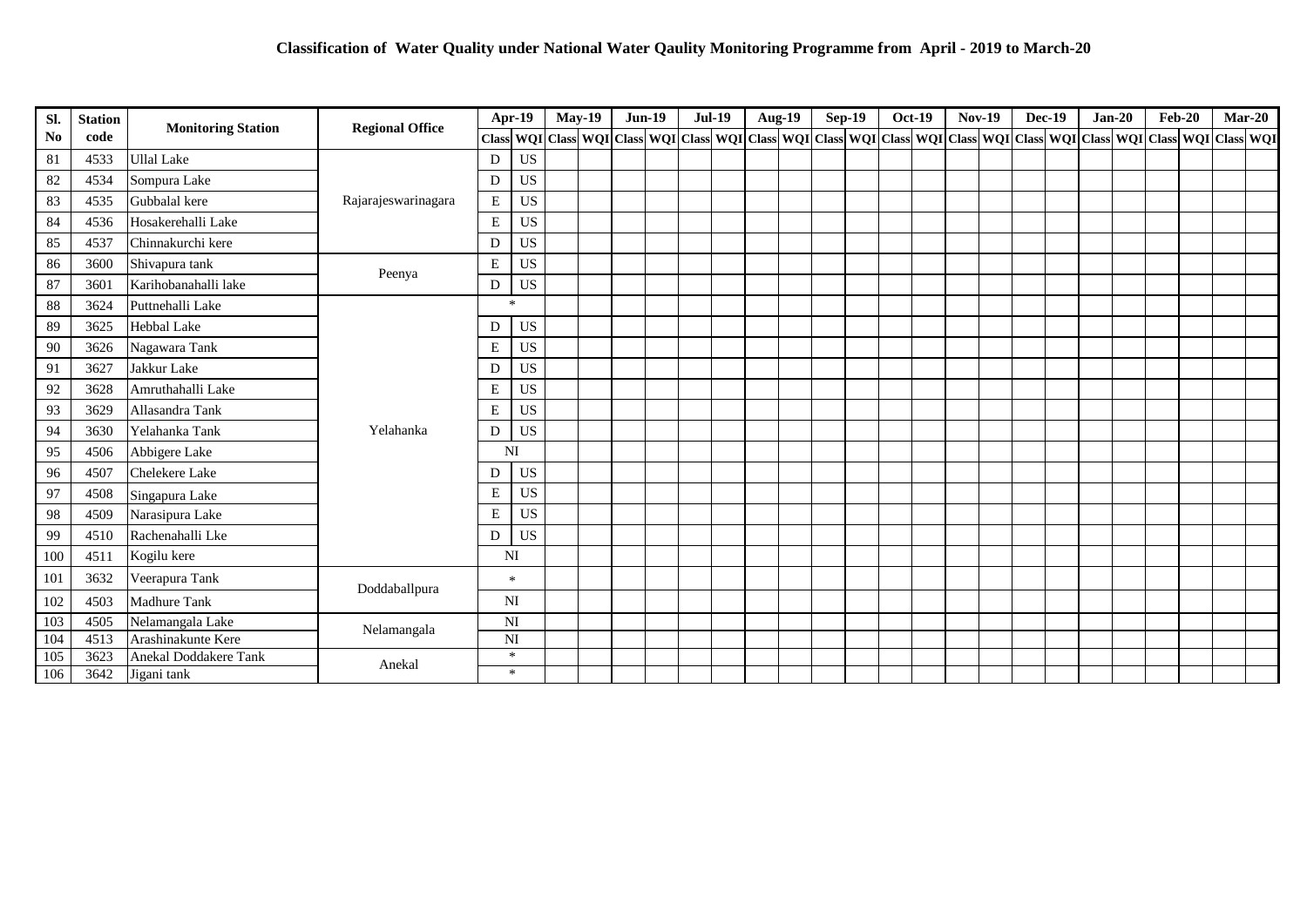### **Lakes/ Tanks Water Samples Classification for the month of April - 2018 to March - 2019 of Karnataka other than Bengaluru Urban & Rural District**

| Sl. | <b>Station</b> | <b>Monitoring Station</b>   | <b>Regional Office</b>             |                | Apr-19              | <b>May-19</b> |                 | <b>Jun-19</b> | <b>Jul-19</b> | Aug-19 |  | <b>Sep-19</b> | Oct-19 | <b>Nov-19</b> | <b>Dec-19</b> | $Jan-20$ | <b>Feb-20</b> | $Mar-20$                                                                                                                          |  |
|-----|----------------|-----------------------------|------------------------------------|----------------|---------------------|---------------|-----------------|---------------|---------------|--------|--|---------------|--------|---------------|---------------|----------|---------------|-----------------------------------------------------------------------------------------------------------------------------------|--|
| No  | code           |                             |                                    | <b>Class</b>   | WQI                 |               | Class WQI Class |               |               |        |  |               |        |               |               |          |               | WQI   Class   WQI   Class   WQI   Class   WQI   Class   WQI   Class   WQI   Class   WQI   Class   WQI   Class   WQI   Class   WQI |  |
| 107 | 3644           | Mulbhagal lake              |                                    | D              | <b>US</b>           |               |                 |               |               |        |  |               |        |               |               |          |               |                                                                                                                                   |  |
| 108 | 3645           | Devarayasamudra lake        | Kolar                              | D              | <b>US</b>           |               |                 |               |               |        |  |               |        |               |               |          |               |                                                                                                                                   |  |
| 109 | 3646           | Narasapura lake             |                                    | D              | <b>US</b>           |               |                 |               |               |        |  |               |        |               |               |          |               |                                                                                                                                   |  |
| 110 | 3647           | Huledanahalli lake          |                                    |                | $*$                 |               |                 |               |               |        |  |               |        |               |               |          |               |                                                                                                                                   |  |
| 111 | 3637           | Byramangala tank            |                                    | E              | <b>US</b>           |               |                 |               |               |        |  |               |        |               |               |          |               |                                                                                                                                   |  |
| 112 | 4501           | Manchanabale Dam            | Ramanagara                         | NI             |                     |               |                 |               |               |        |  |               |        |               |               |          |               |                                                                                                                                   |  |
| 113 | 4502           | Ramammana Kere              |                                    | N <sub>I</sub> |                     |               |                 |               |               |        |  |               |        |               |               |          |               |                                                                                                                                   |  |
| 114 | 3648           | Mydala Tank                 |                                    | D              | US                  |               |                 |               |               |        |  |               |        |               |               |          |               |                                                                                                                                   |  |
| 115 | 3649           | Bugudanahalli lake          |                                    | D              | <b>US</b>           |               |                 |               |               |        |  |               |        |               |               |          |               |                                                                                                                                   |  |
| 116 | 3650           | Melekote                    |                                    | D              | <b>US</b>           |               |                 |               |               |        |  |               |        |               |               |          |               |                                                                                                                                   |  |
| 117 | 3651           | Bheemsandra tank            | D<br>Tumakuru<br>$\mathbf{x}$<br>D | <b>US</b>      |                     |               |                 |               |               |        |  |               |        |               |               |          |               |                                                                                                                                   |  |
| 118 | 3652           | Pavagada tank               |                                    |                |                     |               |                 |               |               |        |  |               |        |               |               |          |               |                                                                                                                                   |  |
| 119 | 3653           | Doddakere tank              |                                    | <b>US</b>      |                     |               |                 |               |               |        |  |               |        |               |               |          |               |                                                                                                                                   |  |
| 120 | 3654           | Gottigere lake              |                                    | ${\bf E}$      | US                  |               |                 |               |               |        |  |               |        |               |               |          |               |                                                                                                                                   |  |
| 121 | 3655           | Mathikere                   |                                    |                | $\boldsymbol{\ast}$ |               |                 |               |               |        |  |               |        |               |               |          |               |                                                                                                                                   |  |
| 122 | 3559           | Hullige tank                |                                    | D              | <b>US</b>           |               |                 |               |               |        |  |               |        |               |               |          |               |                                                                                                                                   |  |
| 123 | 3560           | Mavenakere                  | Raichur                            | ${\bf E}$      | <b>US</b>           |               |                 |               |               |        |  |               |        |               |               |          |               |                                                                                                                                   |  |
| 124 | 3561           | Hundikere                   |                                    | ${\rm D}$      | <b>US</b>           |               |                 |               |               |        |  |               |        |               |               |          |               |                                                                                                                                   |  |
| 125 | 4092           | Manchalpur Tank, Manchalpur |                                    |                | $\ast$              |               |                 |               |               |        |  |               |        |               |               |          |               |                                                                                                                                   |  |
| 126 | 3582           | Hebbal lake                 |                                    | $\,$ E         | <b>US</b>           |               |                 |               |               |        |  |               |        |               |               |          |               |                                                                                                                                   |  |
| 127 | 3583           | Kukkarahalli lake           |                                    | ${\bf D}$      | <b>US</b>           |               |                 |               |               |        |  |               |        |               |               |          |               |                                                                                                                                   |  |
| 128 | 3584           | Dalavai lake                |                                    | $\bf E$        | <b>US</b>           |               |                 |               |               |        |  |               |        |               |               |          |               |                                                                                                                                   |  |
| 129 | 3585           | Yennehole lake              | Mysuru                             | ${\bf E}$      | <b>US</b>           |               |                 |               |               |        |  |               |        |               |               |          |               |                                                                                                                                   |  |
| 130 | 3586           | Limbhabudi lake             |                                    |                | $\star$             |               |                 |               |               |        |  |               |        |               |               |          |               |                                                                                                                                   |  |
| 131 | 3587           | Shettykere lake             |                                    | D              | US                  |               |                 |               |               |        |  |               |        |               |               |          |               |                                                                                                                                   |  |
| 132 | 3588           | Karanjikere                 |                                    |                | 宋                   |               |                 |               |               |        |  |               |        |               |               |          |               |                                                                                                                                   |  |
| 133 | 3656           | Nallikatte kere             |                                    |                | $\ast$              |               |                 |               |               |        |  |               |        |               |               |          |               |                                                                                                                                   |  |
| 134 | 3657           | Kaachahalli koppalukere     |                                    | E              | US                  |               |                 |               |               |        |  |               |        |               |               |          |               |                                                                                                                                   |  |
| 135 | 3658           | Kallakatte kere             | Hassan                             |                | $\ast$              |               |                 |               |               |        |  |               |        |               |               |          |               |                                                                                                                                   |  |
| 136 | 3659           | Mathana kere                |                                    | E              | <b>US</b>           |               |                 |               |               |        |  |               |        |               |               |          |               |                                                                                                                                   |  |
| 137 | 3660           | Hunasina kere               |                                    | D              | <b>US</b>           |               |                 |               |               |        |  |               |        |               |               |          |               |                                                                                                                                   |  |
| 138 | 3661           | Kokkanaghattadodda kere     |                                    | ${\bf E}$      | <b>US</b>           |               |                 |               |               |        |  |               |        |               |               |          |               |                                                                                                                                   |  |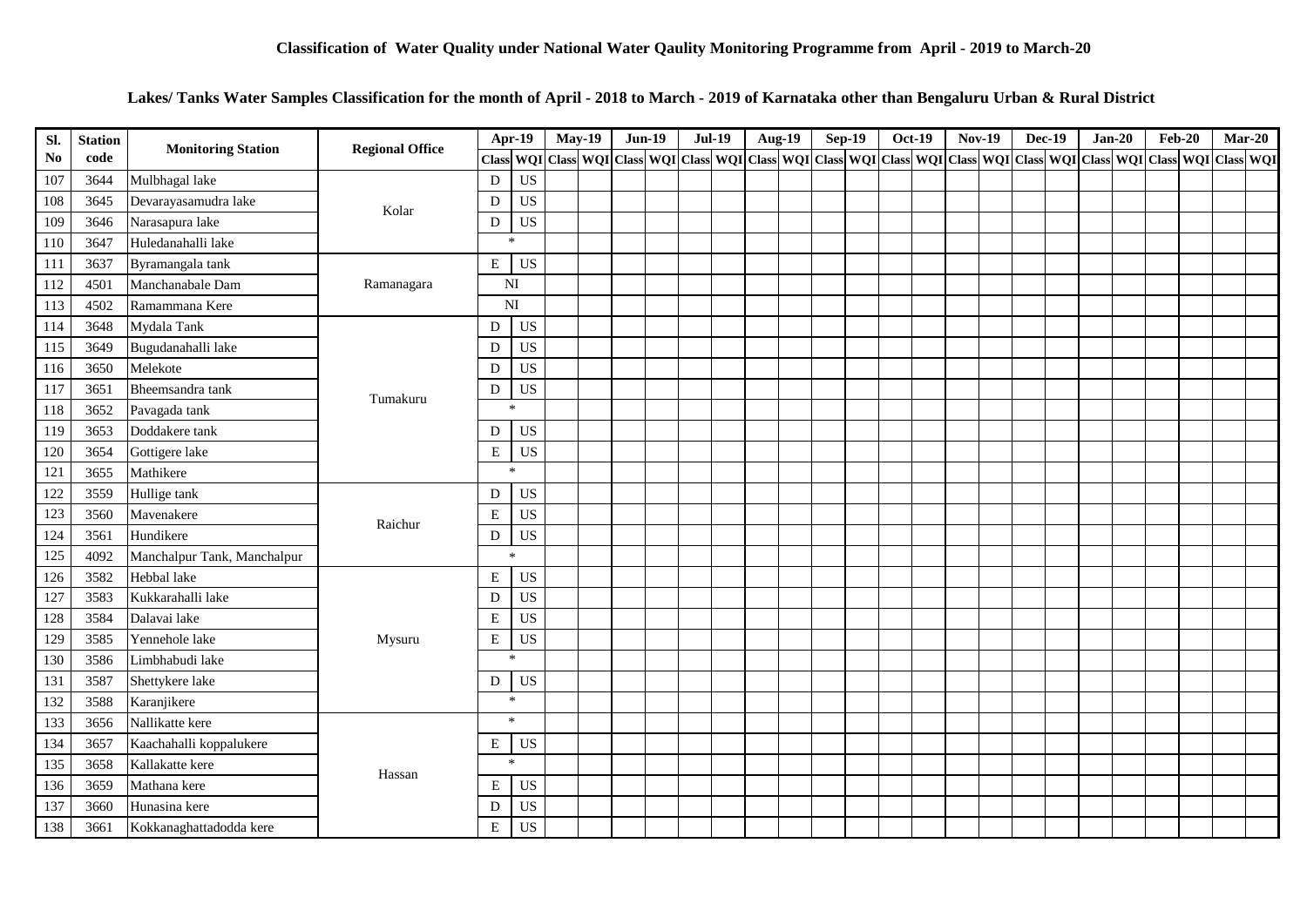| SI.            | <b>Station</b> | <b>Monitoring Station</b> | <b>Regional Office</b> |               | Apr-19    | <b>May-19</b>                                                                                                                                                                                                                 | <b>Jun-19</b> | <b>Jul-19</b> |  | Aug-19 | <b>Sep-19</b> | Oct-19 | <b>Nov-19</b> | <b>Dec-19</b> | $Jan-20$ | <b>Feb-20</b> | $Mar-20$ |  |
|----------------|----------------|---------------------------|------------------------|---------------|-----------|-------------------------------------------------------------------------------------------------------------------------------------------------------------------------------------------------------------------------------|---------------|---------------|--|--------|---------------|--------|---------------|---------------|----------|---------------|----------|--|
| N <sub>0</sub> | code           |                           |                        |               |           | Class   WQI   Class   WQI   Class   WQI   Class   WQI   Class   WQI   Class   WQI   Class   WQI   Class   WQI   Class   WQI   Class   WQI   Class   WQI   Class   WQI   Class   WQI   Class   WQI   Class   WQI   Class   WQI |               |               |  |        |               |        |               |               |          |               |          |  |
| 139            | 3662           | Kawshikakere              |                        |               | $\ast$    |                                                                                                                                                                                                                               |               |               |  |        |               |        |               |               |          |               |          |  |
| 140            | 3663           | Joladakatte               |                        | $\mathbf C$   | S         |                                                                                                                                                                                                                               |               |               |  |        |               |        |               |               |          |               |          |  |
| 141            | 3664           | Basavanahallikere         |                        |               | $\star$   |                                                                                                                                                                                                                               |               |               |  |        |               |        |               |               |          |               |          |  |
| 142            | 3665           | Lingappanakatte           |                        | ${\bf C}$     | ${\bf S}$ |                                                                                                                                                                                                                               |               |               |  |        |               |        |               |               |          |               |          |  |
| 143            | 3666           | Ganigarahosahallikere     |                        |               | $\ast$    |                                                                                                                                                                                                                               |               |               |  |        |               |        |               |               |          |               |          |  |
| 144            | 3667           | Sathenahallidoddakere     |                        | $\mathsf{C}$  | S         |                                                                                                                                                                                                                               |               |               |  |        |               |        |               |               |          |               |          |  |
| 145            | 3668           | Sodharahallikere          |                        | $\mathsf{C}$  | S         |                                                                                                                                                                                                                               |               |               |  |        |               |        |               |               |          |               |          |  |
| 146            | 3669           | Sheleramanahallikere      | Hassan                 | $\mathsf C$   | S         |                                                                                                                                                                                                                               |               |               |  |        |               |        |               |               |          |               |          |  |
| 147            | 3670           | Hainarakatte              |                        |               | $*$       |                                                                                                                                                                                                                               |               |               |  |        |               |        |               |               |          |               |          |  |
| 148            | 3671           | Hanumanthapurakatte       |                        |               | $\ast$    |                                                                                                                                                                                                                               |               |               |  |        |               |        |               |               |          |               |          |  |
| 149            | 3672           | Sankalapurakere           |                        |               | $\ast$    |                                                                                                                                                                                                                               |               |               |  |        |               |        |               |               |          |               |          |  |
| 150            | 3673           | Havalikere                |                        |               | $\ast$    |                                                                                                                                                                                                                               |               |               |  |        |               |        |               |               |          |               |          |  |
| 151            | 3674           | Sathamangalakere          |                        |               | $\ast$    |                                                                                                                                                                                                                               |               |               |  |        |               |        |               |               |          |               |          |  |
| 152            | 3675           | <b>B.</b> Kalehallikere   |                        |               | $\sim$    |                                                                                                                                                                                                                               |               |               |  |        |               |        |               |               |          |               |          |  |
| 153            | 3676           | Thavenahallikere          |                        |               | $\ast$    |                                                                                                                                                                                                                               |               |               |  |        |               |        |               |               |          |               |          |  |
| 154            | 3677           | Sharanabasveshwara kere   | Kalaburagi             | $\mathbf E$   | US        |                                                                                                                                                                                                                               |               |               |  |        |               |        |               |               |          |               |          |  |
| 155            | 3678           | Ninjampura tank           | Bidar                  |               | $\ast$    |                                                                                                                                                                                                                               |               |               |  |        |               |        |               |               |          |               |          |  |
| 156            | 3679           | Bhutanala lake            | Vijayapura             | ${\bf C}$     | ${\bf S}$ |                                                                                                                                                                                                                               |               |               |  |        |               |        |               |               |          |               |          |  |
| 157            | 3680           | Killa lake                |                        | $\mathbf C$   | S         |                                                                                                                                                                                                                               |               |               |  |        |               |        |               |               |          |               |          |  |
| 158            | 3681           | Angol MI tank             | Belgavi                | ${\rm D}$     | <b>US</b> |                                                                                                                                                                                                                               |               |               |  |        |               |        |               |               |          |               |          |  |
| 159            | 3682           | Kakati pond               |                        | E             | <b>US</b> |                                                                                                                                                                                                                               |               |               |  |        |               |        |               |               |          |               |          |  |
| 160            | 3683           | Herekere                  |                        | D             | <b>US</b> |                                                                                                                                                                                                                               |               |               |  |        |               |        |               |               |          |               |          |  |
| 161            | 3684           | Kelegere                  |                        | D             | <b>US</b> |                                                                                                                                                                                                                               |               |               |  |        |               |        |               |               |          |               |          |  |
| 162            | 3685           | Navalooru lake            |                        | D             | <b>US</b> |                                                                                                                                                                                                                               |               |               |  |        |               |        |               |               |          |               |          |  |
| 163            | 3686           | Nirasagarakere            | Dharwad                | $\mathcal{C}$ | S         |                                                                                                                                                                                                                               |               |               |  |        |               |        |               |               |          |               |          |  |
| 164            | 3687           | Nuggikere                 |                        | D             | <b>US</b> |                                                                                                                                                                                                                               |               |               |  |        |               |        |               |               |          |               |          |  |
| 165            | 3688           | Sadanakere                |                        | D             | <b>US</b> |                                                                                                                                                                                                                               |               |               |  |        |               |        |               |               |          |               |          |  |
| 166            | 3689           | Someshwarakere            |                        | D             | <b>US</b> |                                                                                                                                                                                                                               |               |               |  |        |               |        |               |               |          |               |          |  |
| 167            | 3690           | Unakalkere                |                        | D             | <b>US</b> |                                                                                                                                                                                                                               |               |               |  |        |               |        |               |               |          |               |          |  |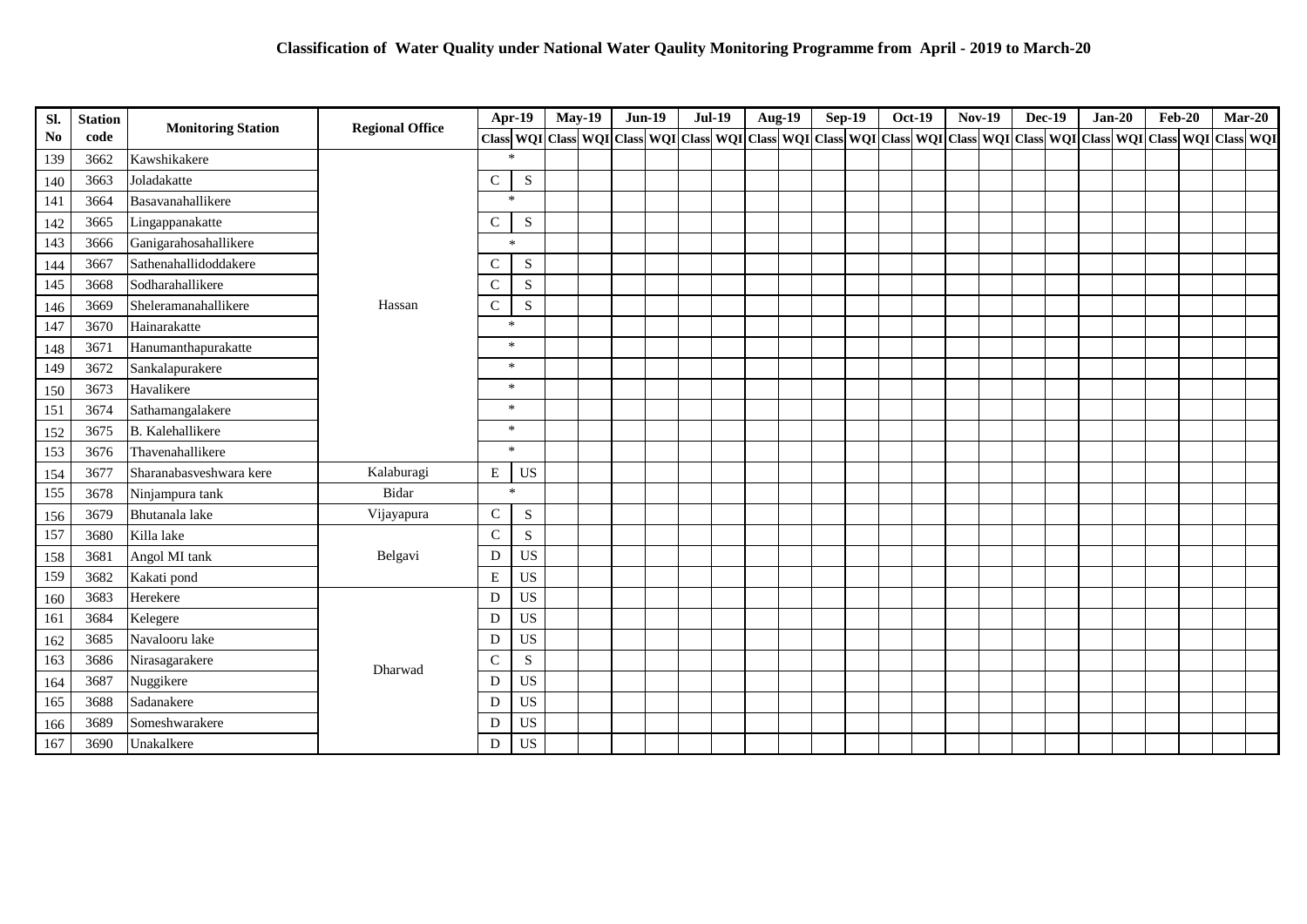| SI. | <b>Station</b> |                           | <b>Regional Office</b> | Apr-19 |           | $Mav-19$ |  | $Jun-19$ |  | $Jul-19$ |  | <b>Aug-19</b> |  | $Sep-19$ |  | <b>Oct-19</b>                                                                                                                                                                                                                |  | $Nov-19$ |  | <b>Dec-19</b> |  | $Jan-20$ |  | Feb-20 |  | <b>Mar-20</b> |  |
|-----|----------------|---------------------------|------------------------|--------|-----------|----------|--|----------|--|----------|--|---------------|--|----------|--|------------------------------------------------------------------------------------------------------------------------------------------------------------------------------------------------------------------------------|--|----------|--|---------------|--|----------|--|--------|--|---------------|--|
| No. | code           | <b>Monitoring Station</b> |                        |        |           |          |  |          |  |          |  |               |  |          |  | Class   WQI   Class   WQI   Class   WQI   Class   WQI   Class   WQI   Class   WQI   Class   WQI   Class   WQI   Class   WQI   Class   WQI   Class   WQI   Class   WQI   Class   WQI   Class   WQI   Class   WQI   Class   WQ |  |          |  |               |  |          |  |        |  |               |  |
| 168 | 3691           | Vimanabhuthikere          | Davangere              |        | د.        |          |  |          |  |          |  |               |  |          |  |                                                                                                                                                                                                                              |  |          |  |               |  |          |  |        |  |               |  |
| 169 | 3692           | Kunduvadakere             |                        |        | $\sim$    |          |  |          |  |          |  |               |  |          |  |                                                                                                                                                                                                                              |  |          |  |               |  |          |  |        |  |               |  |
| 170 | 3693           | Bhathikere                |                        |        | <b>US</b> |          |  |          |  |          |  |               |  |          |  |                                                                                                                                                                                                                              |  |          |  |               |  |          |  |        |  |               |  |
| 171 | 3694           | Shanthisagarkere          |                        |        |           |          |  |          |  |          |  |               |  |          |  |                                                                                                                                                                                                                              |  |          |  |               |  |          |  |        |  |               |  |
| 172 | 3695           | Kondajjikere              |                        |        | 米         |          |  |          |  |          |  |               |  |          |  |                                                                                                                                                                                                                              |  |          |  |               |  |          |  |        |  |               |  |
| 173 | 3696           | Aianakere                 |                        |        |           |          |  |          |  |          |  |               |  |          |  |                                                                                                                                                                                                                              |  |          |  |               |  |          |  |        |  |               |  |
| 174 | 3697           | Mattadakere               | Chitradurga            |        |           |          |  |          |  |          |  |               |  |          |  |                                                                                                                                                                                                                              |  |          |  |               |  |          |  |        |  |               |  |
| 175 | 3565           | Pilikula tank             | Mangaluru              | B      | - N       |          |  |          |  |          |  |               |  |          |  |                                                                                                                                                                                                                              |  |          |  |               |  |          |  |        |  |               |  |

### **Ground Water ( Bore Well) Samples**

### *Monitoring of Indian National Aquatic Resource System (MINARS)*

| SI. | <b>Station</b><br>code | <b>Monitoring Location</b>                                                         | <b>Regional Office</b> | $Apr-19$ |    | $Mav-19$                                                                                                                                                                                                                   |  | $Jun-19$ |  | Jul-19 |  | <b>Aug-19</b> |  | $Sep-19$ |  | <b>Oct-19</b> |  | $Nov-19$ |  | $Dec-19$ |  | $Jan-20$ |  | $Feb-20$ |  | <b>Mar-20</b> |  |
|-----|------------------------|------------------------------------------------------------------------------------|------------------------|----------|----|----------------------------------------------------------------------------------------------------------------------------------------------------------------------------------------------------------------------------|--|----------|--|--------|--|---------------|--|----------|--|---------------|--|----------|--|----------|--|----------|--|----------|--|---------------|--|
|     |                        |                                                                                    |                        |          |    | Class  WQI   Class  WQI   Class  WQI   Class  WQI   Class  WQI   Class  WQI   Class  WQI   Class  WQI   Class  WQI   Class  WQI   Class  WQI   Class  WQI   Class  WQI   Class  WQI   Class  WQI   Class  WQI   Class  WQI |  |          |  |        |  |               |  |          |  |               |  |          |  |          |  |          |  |          |  |               |  |
|     | 3564                   | Bore well water near<br>Mangalijyothi school MSW site<br>Vammanjoor                | Mangaluru              | B        |    |                                                                                                                                                                                                                            |  |          |  |        |  |               |  |          |  |               |  |          |  |          |  |          |  |          |  |               |  |
|     | 4093                   | M/s Sugureshwara IND, 196(P),<br>KIADB Ind Growth Center,<br>Chika sugar, Raichur. | Raichur                | Ľ.       | US |                                                                                                                                                                                                                            |  |          |  |        |  |               |  |          |  |               |  |          |  |          |  |          |  |          |  |               |  |

Note:  $* - N_0$  Water in the River/ Reservior/ Lake/Tank/Samples were not Collected.

NI-Newly Identified during April-2019

Class "A" – Drinking water source without conventional treatment but after disinfection.

Class "B" – Out door bathing (organized)

Class "C" – Drinking Water Source with conventional treatment followed by disinf

Class "D" – Propagation of wild life, fisheries

Class "E" – Irrigation, Industrial cooling, Controlled Waste disposed

**WQI = Water Quality Index, S means Satisfactory, US means Unsatisfactory**

WQI - Water Quality Index : ( $DO ≥ 4$  mg/L BOD ≤ 3 mg/L FC ≤ 2500 MPN/100 ml & TC≤ 5000 MPN/100 ml).